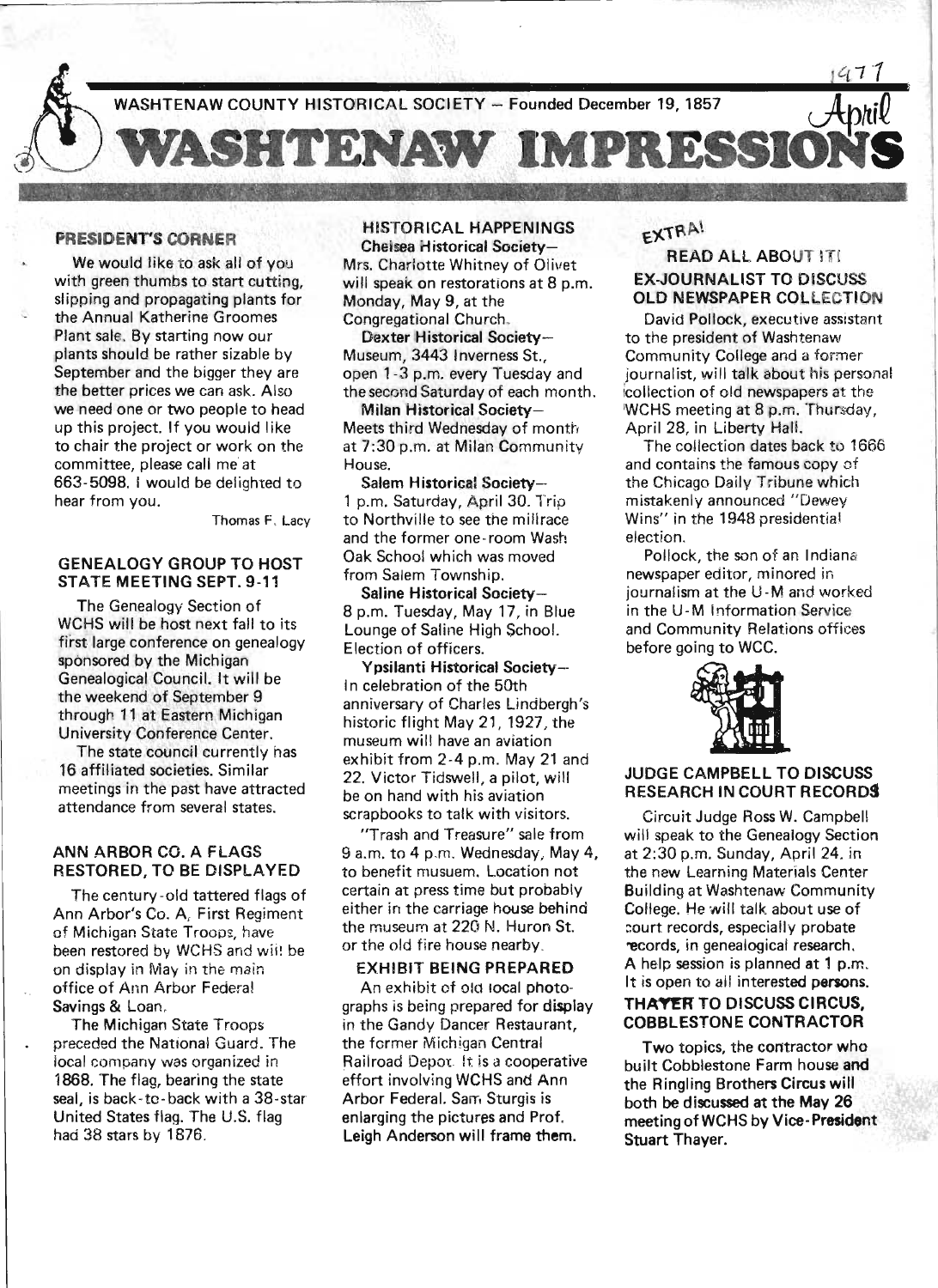# **Huron River-The Old Millstream**

The Huron River, today a recreational and scenic asset, once powered many mills. Much earlier the French explorer LaSalle paddled down it, the first European to penetrate the wilderness of the present Washtenaw County.

Wystan Stevens, local historian and photographer, presented a pictorial journey down the river to Ann Arbor at the March WCHS meeting. Using two screens and two slide projectors he contrasted present and former scenes.

Traces of those 19th century mills can still be found if you look carefully, he said. So far as he knows the Huron River mills used turbines, not waterwheels.

The river enters the county from Base Lake near Portage Lake. The lake is on the horizontal "base line" from which all land in Michigan was measured. To the'east it becomes Eight Mile Road.

One of the county's four surviving iron truss bridges is at Bell Road, built by the Wrought Iron Bridge Co. of Canton, Ohio, in 1891.

Next is Territorial Road, one of the main roads of Michigan Territory. From the decaying 1920 concrete bridge there, you can see remains of the dam at Hudson Mills, now a park unit of the Huron-Clinton Metropolitan Authority. The river channel bisects the dam on either side.

An historical marker notes that mill rernains (stone foundation walls) are visible across the river and says the Birkett Manufacturing Co. acquired it in 1882. The 1874 county atlas, however, says Thomas Birkett owned it at least eight years earlier.

The large body of water in downtown Dexter is not the river but Mill Creek which flows into the Huron there. An 1868 photo shows the mill which was there into the 1950's. In 1868 it was operated by Evarts and Co., later by Birkett and the Blanchards.



Pictures courtesy of Ann Arbor Federal except as noted.

The Delhi Grist Mill, like many others once along the Huron River, is gone except for a little of the stone foundations by the Delhi Rapids. The iron truss bridge there is one of four still surviving in the county.

An interior shot showed the Blanchards standing by grain hoppers, the machinery with moving belts, and wooden ducts to channel the grain from the top of the building.

Robert Cavalier Sieur De LaSalle encountered the Huron at Dexter in April 1680. He and his party had hoped to meet the first sailing vessel on the Great Lakes, the Griffin, at what is now Niles but it never came. What happened to it is one of the great mysteries of Michigan history. Giving up waiting, LaSalle started overland across the bottom of the mitten. At the Huron they made a canoe of elm bark loosened with hot water and continued past the future site of Ann Arbor to Ypsilanti where matted logs and brush stopped them. They continued on foot.

Just off W. Huron River Drive at Camp Newkirk near Dexter a mound of another mill dam can be seen. The mill was at Mast Road across the river from the present Wagner Cider Mill. An old postcard shows a path on the mound that separated the headrace from the river called "Lover's Lane."

Here was one of two iron truss bridges we lost in our Bicentennial year, he noted. It was built in the 1890's by the Masillon Bridge Co. of Ohio. It is being replaced by an ordinary four-lane highway bridge.

Passing Dexter- Huron Park, we come to Zeeb Road where there was a mill at the little hamlet of Scio. Only rocks in the stream remain but if we follow the river back a little we can find some of the old dam, overgrown with trees and brush and beer cans.

Next was Delhi Mills, a temperance village in the 19th century. An 1874 county atlas drawing shows a brick woolen factory and frame grist mill. Owners Goodale and Henley sold lots only to people who pledged never to sell liquor on their premises.

The islands with trees are the remains of the dam. The so-called rapids are mostly the scattered stones from the foundations, he said.

Part of the woolen factory wall is visible on one side of the river, tucked under weeds and ivy. On the other side, a wall segment is mostly reduced to a pile of rocks.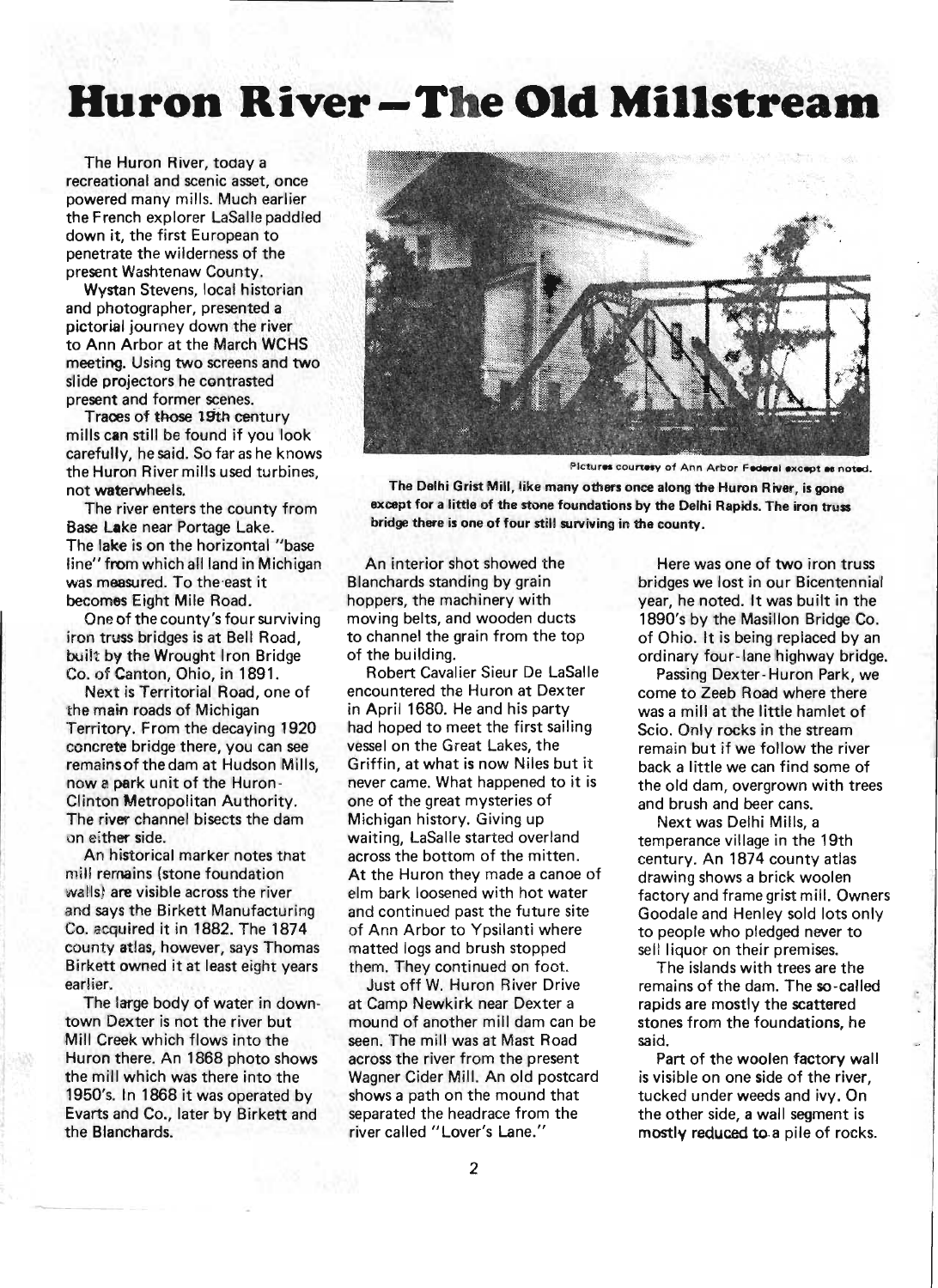#### He regrets that HCMA hasn't tried to preserve the remains.

There is an iron bridge at Delhi, built by the Canton Bridge Co. There was also a wrought iron bridge at Tubbs Road until about ten years ago and one at Zeeb Road until 1962.

Upstream from Tubbs Road are the Huron River Drive and railroad bridges. Looking upstream from the latter, the site of the Osborne Mill can be seen.

"It's amazing how many mills there were on this one river," he said.

There are only a few rocks in the stream from the dam but part of the headrace is visible. It stops where the railroad bridge was raised 50 to 60 years ago. It used to continue several hundred feet past Tubbs Road to the mill where the turbine shaft is visible. This area is now the Osborne Nature Preserve recently purchased by the Washtenaw Land Conservancy to be kept wild forever.

At N. Maple Road, once known as Foster Station or Newport, is the longest of the four surviving iron truss bridges. It's a terrible bottleneck to commuters, but it ought to stay there, he believes. The bridge was patented November 24, 1876, though not necessarily built then, by the Wrought Iron Bridge Co. of Canton.

The railroad tracks were realigned much closer to the river than originally in 1840-41. Much of Huron River Drive follows the original roadbed. Evidence of it is also visible in a cut in the hill at the end of Warrington Road in a nearby subdivision.

Foster Station had a woolen factory and wool storage house on one side and a brown wrapping paper factory across the bridge.

Mrs. Groomes used to tell about her uncle who was a foreman in the paper factory. "It was one of those horrible 19th century factories in which everything ran from belts off a drive shaft," he said. Her uncle reached up to untangle something and lost both his arms. He spent the rest of his life without arms and ate from the edge of the table, she said.

Some mill ruins can be seen at low water. Right next to the bridge on the Barton Hills side, the circular base of the chimney is visible as well as the outlets which returned water to the river. Foundations are visible at the lowest water levels.

After the Eastern Michigan Edison Co. bought the riparian rights there, they had the problem of what to do with the scrub land along the banks. He thinks it was Mrs. Underdown who had the idea of developing it as a residential suburb of Ann Arbor.

Across the river was the waterworks before it was moved up the hill to Sunset Road. There is still a little pumping station there.

The Barton Dam Powerhouse symbolizes the second phase of river development, he said. First the power was harnessed for grist mills and factories, then Edison used it for electricity, and now the river is thought of as parkland. Huron-Clinton park development began in the 1930's. More recently the City of Ann Arbor bought the Edison properties down to Superior near Ypsilanti. A continuous park is planned.

The Barton Powerhouse, one of the early examples of poured concrete construction here, has been described by architectural historians as a fortress. In Edison photos, now at Bentley Library, Ernie Allmendinger, the former U -M AII- American football player of Ann Arbor, is shown as a college student operating a slip scraper during construction of Barton Dam. The present dam was built in 1971 following the 1968 flood.

A millstone that Eli Gallup, former parks department head, had in his back yard is now stored outside the powerhouse. It is not certain from which mill it came, he said.

A sign on the powerhouse says it has been proposed as a museum of the natural and cultural history of the Huron River. It would be ideal, he thinks.

The Cornwell dam and mill was erected below the Girl Scouts' Hilltop Lodge where Huron River Drive turns to meet North Main Street. The dam, erected in 1885, was blasted about ten years later after the Argo mili owners successfully sued for decreasing their flowage. The mill burned in 1914. If you poke around there you can see a



Ann Arbor railroad builder Ashley skimped on this iron trestle across the Huron, Stevens said. The trains got heavier and this is what happened in 1904. One of the cars was loaded with Beeman's pepsin gum. Some of it was salvaged by an enterprising young man, Ray Spokes, and sold to classmates at Jones School.

**Courtesy of Wystan Stevens**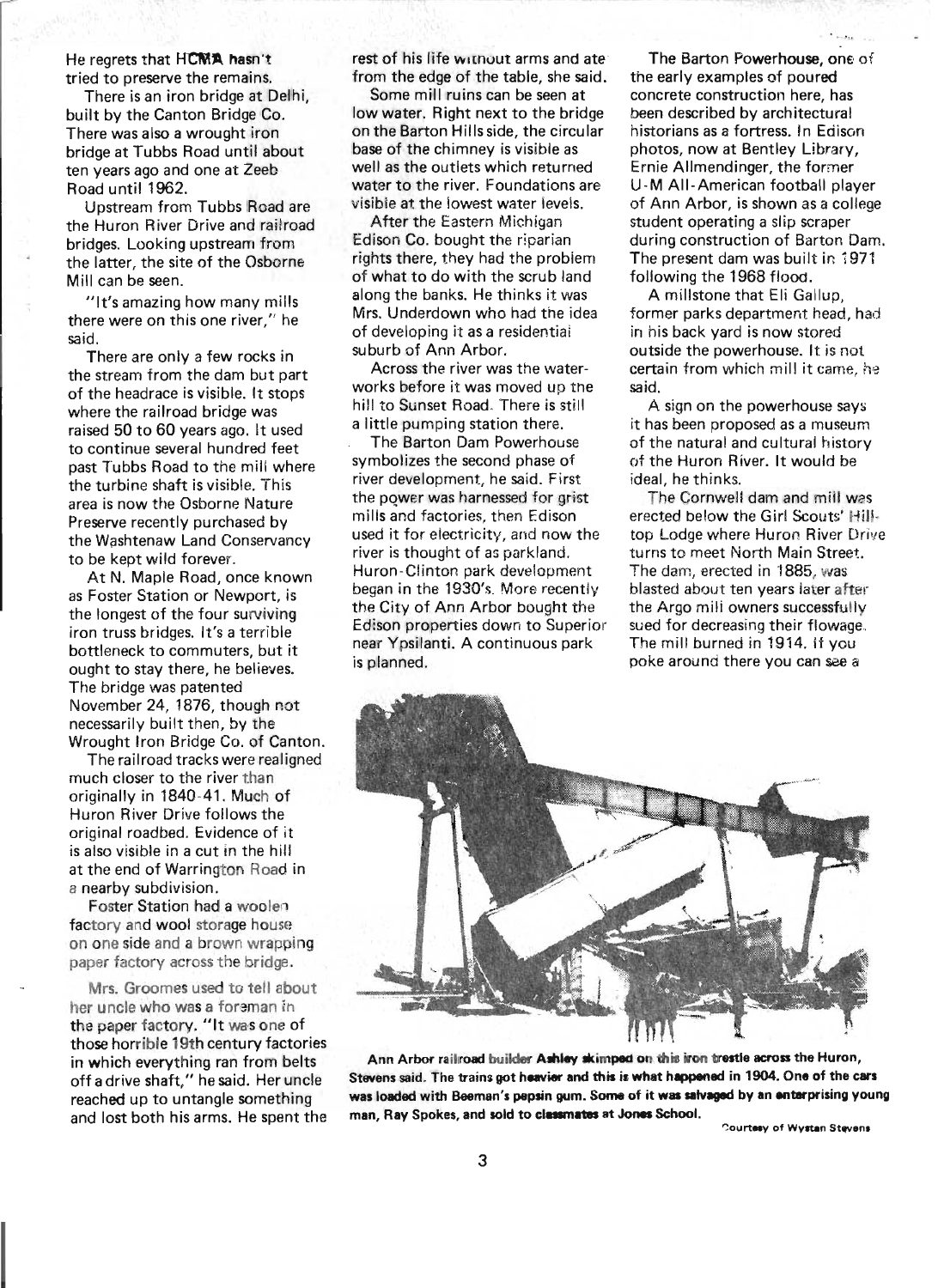piece of the wall and stones from the dam and foundation.

Along the river on N. Main Street there were the Hangsterfer Ice House, Machine Specialty Products, Economy Baler Co., and a stockyard. Hangsterfer ran an elegant ballroom downtown on the site of the Kiddieland store and collected his own ice. Machine Specialty, which evolved into Argus Cameras. once made the Zeta Radio. (Hazel Proctor of the society recently bought one of those radios for preservation.) Economy Baler had a large sign, "World's Largest Baling Press Manufacturers."

Canoeing and fishing were popular in the 19th century too. Pilings of the Tessmer U-M Huron River Canoe Livery can be seen at low water across from the present city canoe livery. The old livery was moved across the river and became the Wirth canoe livery, later demolished.

The Ann Arbor Railroad headed north across the river on a log trestle in 1878. An iron trestle replaced it in 1891. Unfortunately, Mr. Ashley, who built the railroad and for whom a street is named, skimped on materials to save money.

The trains got larger and one day in 1905 a train crashed through onto frozen Argo pond. As a kid, Ray Spokes of the society, read that one of the cars was loaded with Beeman's pepsin gum. He got a lot of it one night, took it to his grandmother's house on High Street to dry it in the oven and sold it at Jones School.

Railroad car wheels from that wreck were still in the pond in 1971, Stevens said, as well as caissons and posts from the two earlier trestles. This brought to mind the 1950's anecdote of the man who ran a sailboat aground on a boxcar in Argo pond.

The outlet of Allen's Creek, named tor John Allen, one ot the founders of Ann Arbor, can be seen from the trestle. The creek paralleled the Ann Arbor railroad tracks through town and was put in a pipe in 1926.

The old Argo dam near the trestle was of boards and stones. The millrace dates from 1826 or 1827. Lower town was developed in 1832. The old Argo dam served a woolen mill, Sinclair grist mill on Broadway and Ann Arbor Agricultural Works across the street where the Edison warehouse is now. Also near Broadway was the artificial gas works with large round storage tanks and the Michigan Central Railroad depot, now the Gandy Dancer Restaurant.

The Argo mill exploded and burned in the winter of 1905. The Edison Co. substation replaced it the same year. A ramp on the tailrace leads to Riverside Park where the Goddard elm stood until it died about a year ago. Nearby a two-unit iron truss bridge collapsed into the river in 1909.

. Next is Island Park, the city's first, developed during the "city beautiful" movement at the turn of the century, with its elaborate former comfort station at the tip of the island with Ionic columns and Palladian front.

Old post cards show the "old" and "new" boulevards near there. The old was the hairpin turn area on Cedar Bend Drive, the new was Glen Drive in the Arboretum then called "School Girls Glen."

Down the river was the 1893 iron bridge in Gallup Park, the second one lost last year. Nearby is the Huron Parkway Bridge built in 1965.

![](_page_3_Picture_13.jpeg)

Argo Mills before it exploded and burned in 1904 (left) and ice encrusted framework after the fire. The Detroit Edison's Argo substation replaced it the same year on Broadway in Lower Town.

![](_page_3_Picture_15.jpeg)

Cornwell Mills was erected in 1885 below the present Girl Scouts' Hilltop Lodge. The dam was broken in the 1890's after the nearby Argo Mill owners successfully sued Cornwell for reducing their flowage.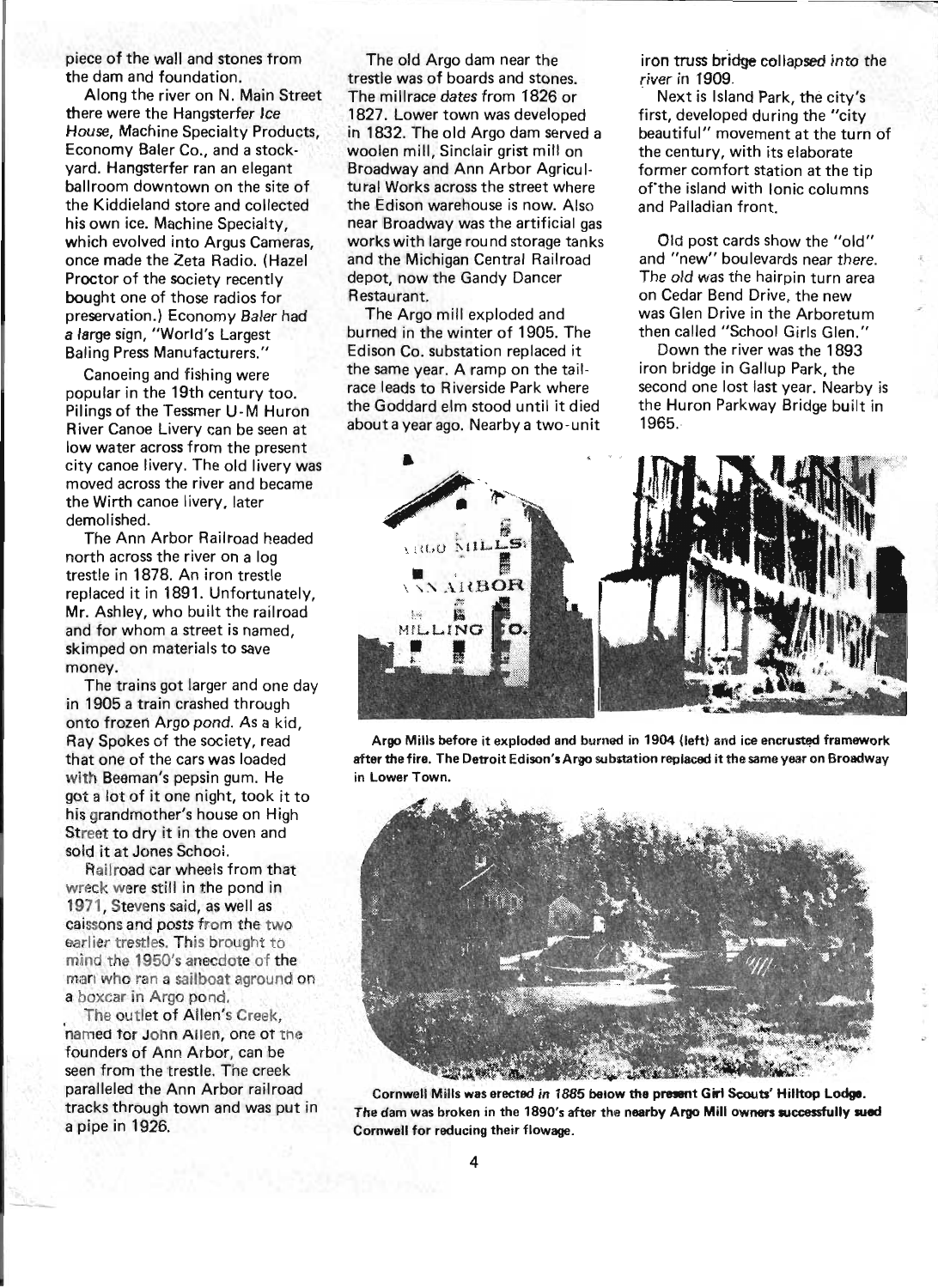![](_page_4_Picture_0.jpeg)

# THE CASE OF THE ILL·GOTTEN ELM OR THERE'S A LITTLE LARCENY IN THE BEST OF US

<sup>r</sup>---- ---~

It is well known that,Ann Arbor is a city that prides itself on its trees. Even its name may refer to a shady bower of interlaced oak branches rather than a grape arbor.

But not all of its trees were scrupulously obtained. Some were swiped, even by some University professors, according to a long-time former resident, Fred Bishop of Chattanooga, Tennessee.

Bishop, a retired engineer, came to Ann Arbor in 1905 as a schoolboy and graduated from the old Ann Arbor High School in 1911. He recalls some incidents in which some tree swipers were frustrated many years ago. He shared them in a recent letter to the Washtenaw County Historical Society.

At the time of the first incident, the Huron High School site was farm fields and a woodlot. It was all presided over by a sharp-eyed German farmer named Wiedman who lived across Fuller Road in the old cobblestone house now occupied by the Hodges. (Nan Hodges is the one who has done a great deal of research on the Cobblestone Farm project on the Campbell-Ticknor farm on Packard Road.)

Mr. Wiedman "was of the same German stock which had settled most of Washtenaw County and his sense of honesty and decency was not to be trifled with," Bishop writes.

One Saturday morning he had hitched his horse to a buggy in preparation for a trip to town and was standing in his front yard when he noticed some activity over in the woodlot, Bishop relates.

Two men in a buggy had driven into the lot which was not fenced and, after selecting a nice young elm tree, they took some shovels out of the buggy and started digging it up.

Wiedman watched with interest as the men carefully placed the tree in the back of the buggy and drove away toward Geddes Road. (Geddes Road then crossed the river at what is now called Gallup Park Drive.)

Wiedman followed the men "at a discreet distance to see where they were going. The strangers crossed the bridge and drove up the hill and into town on Geddes Avenue and eventually into the yard of a very fine home on Washtenaw Avenue."

"Mr. Wiedman stopped his horse at the side of the street a half block away and continued his observations.

"The two strangers dug a very fine hole in the front yard, planted their purloined tree, backfilled it and applied water to complete a good job."

At that, Wiedman drove into the yard and said, "That is a nice tree you have there. Where did you get it?"

They replied, "Oh, we got it from a woods across the river."

The conversation thereafter was about as follows:

Mr. W.: "Did you ask the owner if you could have the tree?"

"No, we didn't know who owned the woods. "

Mr. W.: "Did you inquire in the neighborhood as to who the owner might be?"

"No."

Mr. W.: ''Well, I am the owner, and I stood in my front yard and watched you go into my woodlot and dig up the tree."

The tree planters then said, "Oh, we will pay you for the tree."

Mr. W.: "No, it is too late for that. Now I will tell you just what to do. If you had come to me and asked for a tree, I would have been glad to give it to you. Since you did not you will now dig up the tree and take it back to my woodlot where you got it and plant it right back in the hole from which you dug it."

The strangers said, "Oh, we can't do that.'

Mr. W.: "If you don't want to do that, I will just go downtown and swear out a warrant for theft against you."

This sobered the tree stealers who then agreed to replant the tree. They pulled it up and took it back to the Wiedman woodlot with Wiedman accompanying them to supervise the job.

"One of the tree planters was a professor in the University," Bishop writes.

Bishop's father who owned a farm at 2505 Geddes Avenue had a similar experience later. The farm was being subdivided and a street was laid out. "A newly hired professor from some other city who was building a house came out and dug up several small evergreen

![](_page_4_Picture_29.jpeg)

These are some of Ann Arbor's trees on Washtenaw Avenue in 1920. We've all heard of student pranks of earlier days. Now read this about a couple of their mentors, mercifully nameless, who weren't above a little tree pilfering if they thought no one was looking